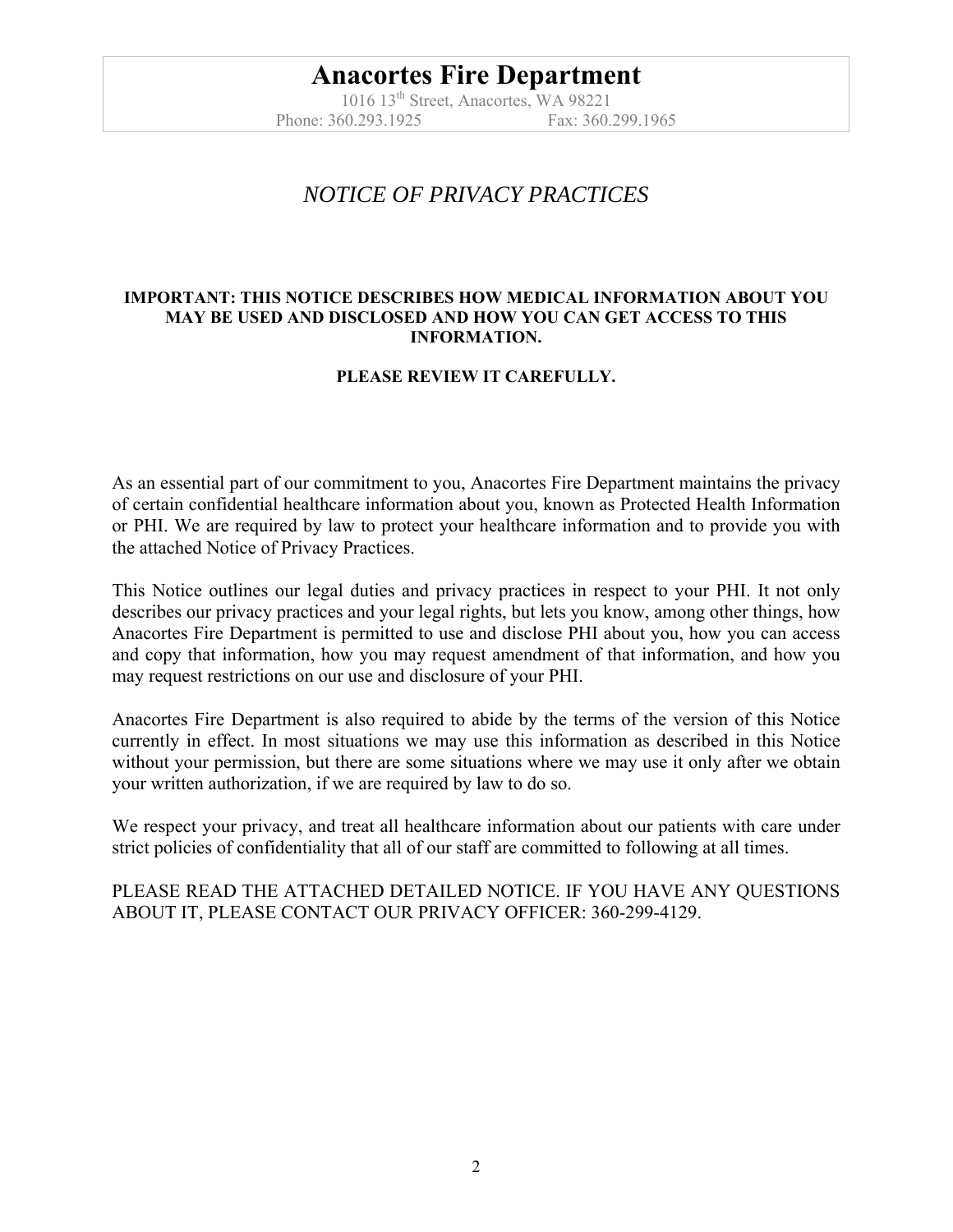1016 13<sup>th</sup> Street, Anacortes, WA 98221 Phone: 360.293.1925 Fax: 360.299.1965

### *NOTICE OF PRIVACY PRACTICES*

### **IMPORTANT: THIS NOTICE DESCRIBES HOW MEDICAL INFORMATION ABOUT YOU MAY BE USED AND DISCLOSED AND HOW YOU CAN GET ACCESS TO THIS INFORMATION. PLEASE REVIEW IT CAREFULLY.**

*Purpose of this Notice:* Anacortes Fire Department is required by law to maintain the privacy of certain confidential healthcare information, known as Protected Health Information or PHI, and to provide you with a notice of our legal duties and privacy practices with respect to your PHI. This Notice describes your legal rights, advises you of our privacy practices, and lets you know how Anacortes Fire Department is permitted to use and disclose PHI about you.

*Uses and Disclosures of PHI for Treatment, Payment or Healthcare Operations*: Anacortes Fire Department may use your PHI for the purposes of treatment, payment and healthcare operations, in most cases without your permission.

For Treatment. This includes such things as verbal and written information that we obtain about you and use pertaining to your medical condition and treatment provided to you by us and other medical personnel (including doctors and nurses who give orders to allow us to provide treatment to you.) It also includes information we give to other healthcare personnel to whom we transfer your care and treatment, and includes transfer of PHI via radio or telephone to the hospital or dispatch center as well as providing the hospital with a copy of the record we create in the course of providing you with treatment and transport.

Payment. We may use and disclose your PHI for any activities we must undertake in order to get reimbursed for the services that we provide to you. This includes such things as organizing your PHI, submitting bills to insurance companies (either directly or through a third party billing company), managing billed claims for services rendered, performing medical necessity determinations and reviews, performing utilization reviews, and collecting outstanding accounts. We may also disclose PHI to another healthcare provider or entity for the payment activities of the provider or entity that receives the PHI (such as your hospital).

For Healthcare Operations. We may use or disclose your PHI for things such as quality assurance activities, licensing, and training programs to ensure that our personnel meet our standards of care and follow established policies and procedures, obtaining legal and financial services, conducting business planning, processing grievances and complaints, creating reports that do not individually identify you for data collection purposes, fundraising, and certain marketing activities. We may also disclose your PHI to another healthcare provider (such as the hospital to which you are transported) for the healthcare operations activities of the entity that receives the information as long as the entity receiving the information has or has had a relationship with you and the PHI pertains to that relationship.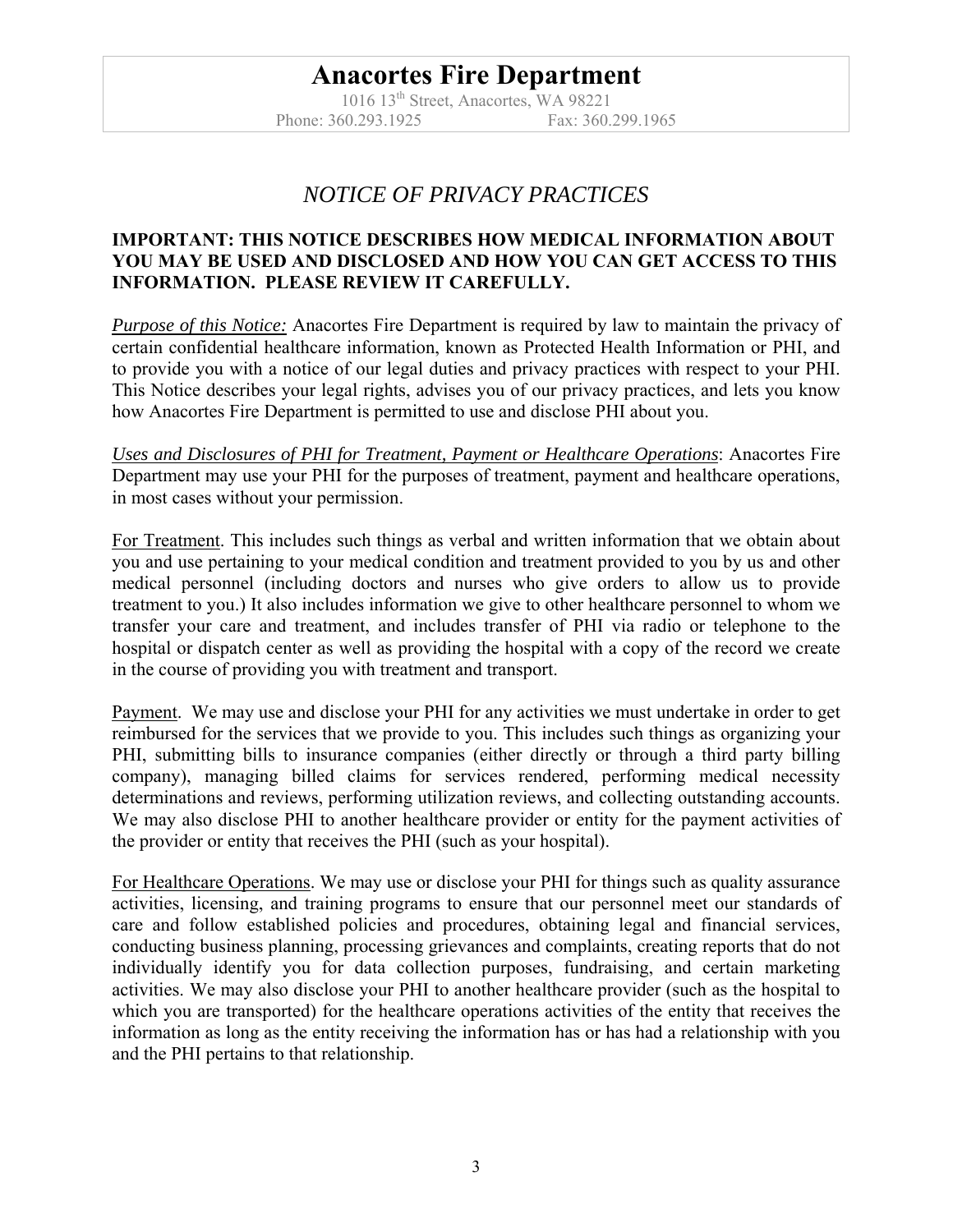1016 13th Street, Anacortes, WA 98221 Phone: 360.293.1925 Fax: 360.299.1965

Other Uses and Disclosures of Your PHI We Can Make Without Your Authorization. Anacortes Fire Department is permitted to use PHI without your written authorization, or opportunity to object, in certain situations including:

- For healthcare fraud and abuse detection or for activities related to compliance with the law;
- To an immediate family member or close personal friend if we obtain your verbal agreement to do so or if we give you an opportunity to object to such a disclosure and you do not raise an objection. We may also disclose health information to your immediate family or other persons with whom you are known to have a close personal relationship if we infer from the circumstances that you would not object. For example, we may assume you agree to our disclosure of your personal health information to your spouse when your spouse has called the ambulance for you. In situations where you are not capable of objecting (because you are not present or due to your incapacity or medical emergency), we may, in our professional judgment, determine that a disclosure to your immediate family member or close personal friend is in your best interest. In that situation, we will disclose only health information relevant to that person's involvement in your care. For example, we may inform the person who accompanied you in the ambulance that you have certain symptoms and we may give that person an update on your vital signs and treatment that is being administered by our ambulance crew;
- To a public health authority in certain situations such as reporting a birth, death or disease as required by law, as part of a public health investigation, to report child or adult abuse or neglect or domestic violence, to report adverse events such as product defects, or to notify a person about exposure to a possible communicable disease as required by law;
- For healthcare oversight activities including audits or government investigations, inspections, disciplinary proceedings, and other administrative or judicial actions undertaken by the government (or their contractors) by law to oversee the health care system;
- For judicial and administrative proceedings as required by a court or administrative order, or in some cases in response to a subpoena or other legal process;
- For law enforcement activities to the extent required by state or federal law and to the extent permitted by state law;
- To avert a serious threat to the health and safety of a person or the public at large;
- For workers' compensation purposes, and in compliance with workers' compensation laws;
- To coroners, medical examiners and funeral directors for identifying a deceased person, determining cause of death, or carrying on their duties as authorized by law;
- If you are an organ donor, we may release health information to organizations that handle organ procurement as necessary to facilitate organ donation and transplantation;
- For certain research projects subject to restrictions; we may use or disclose health information about you in a way that does not personally identify you or reveal who you are;
- To release information about fall or emergent medical service calls to Northwest Regional Council's Aging & Disability Resource Center to allow follow up with services that may be able to assist you with meeting your current needs.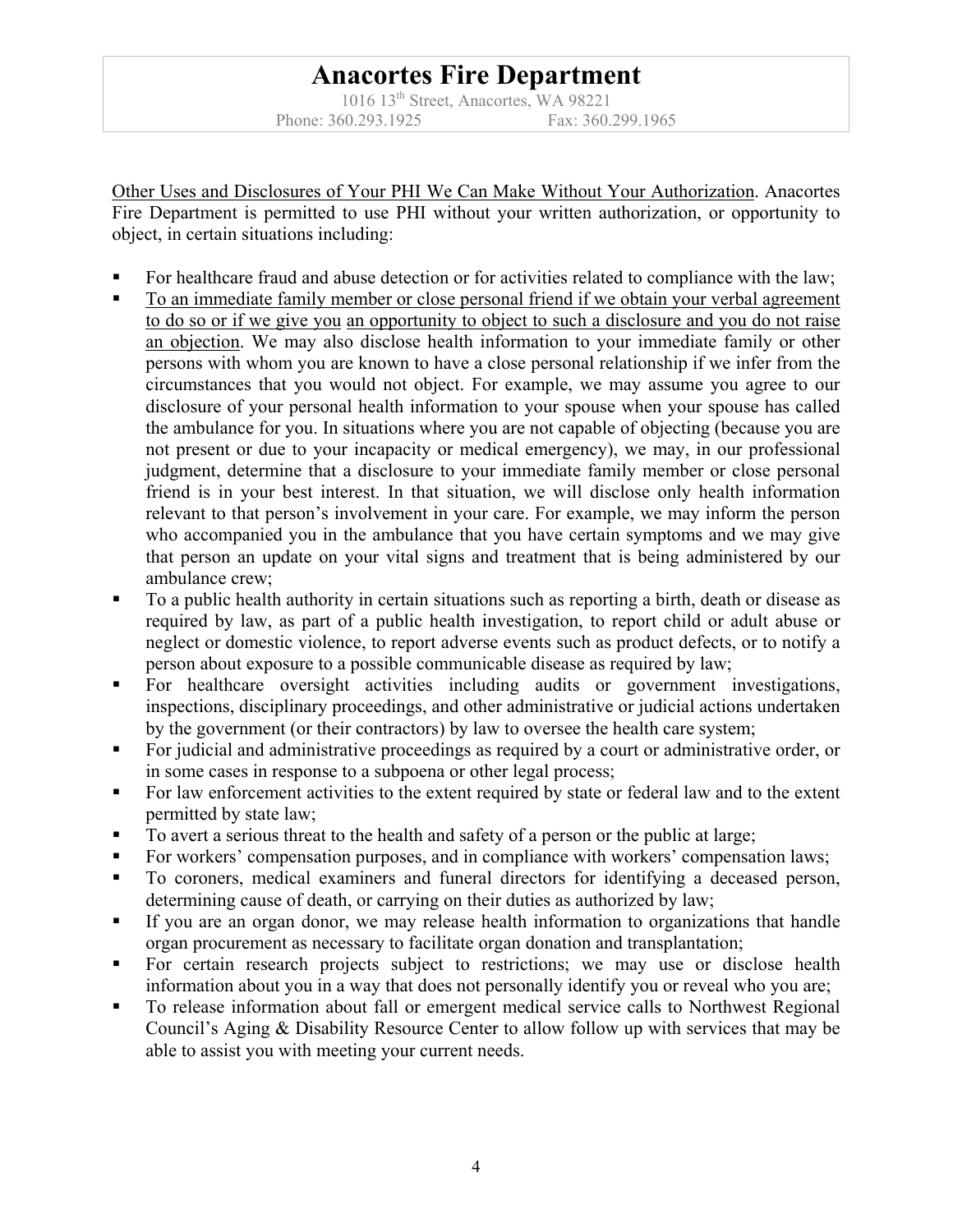1016 13th Street, Anacortes, WA 98221 Phone: 360.293.1925 Fax: 360.299.1965

Any other use or disclosure of PHI, other than those listed above will only be made with your written authorization. **You may revoke your authorization at any time, in writing, except to the extent that we have already used or disclosed medical information in reliance on that authorization. If you would like to revoke an authorization, you should submit the appropriate form to the Privacy Officer identified below.** 

AFD's Disclosures With Your Prior Authorization. Anacortes Fire Department generally will obtain your written authorization, if required by state law, before disclosing any of the following categories of information:

- 1. Psychotherapy Notes. Psychotherapy notes are separately filed notes about your conversations with your mental health professional during a counseling session. They do not include summary information about your mental health treatment.
- 2. HIV Status, Infection or Test Results. "HIV" means human immunodeficiency virus. "HIV infection" means infection with HIV or any other related virus identified as a probable causative agent of AIDS. "AIDS" means acquired immunodeficiency syndrome.
- 3. Other Serious Communicable Diseases. "Serious communicable diseases" are diseases that, under Washington law, are subject to strict limitations on disclosure by a recipient of information indicating that you suffer from the disease.
- 4. Results Of Genetic Testing. "Genetic testing" means any laboratory test of human DNA-RNA or chromosomes that is used to identify the presence or absence of alternations in genetic material which are associated with disease, illness, or a mental or physical disorder or susceptibility thereto. "Genetic testing" includes only those tests which are direct measures of such alternations. "Genetic testing" does not include chemical, blood or urine analyses that are widely accepted and used in clinical practice and are not used to determine genetic traits.

*Patient Rights:* As a patient, you have a number of rights with respect to the protection of your PHI, including:

*The right to access, copy or inspect your PHI.* You have the right to inspect and obtain a paper or electronic copy of most of the PHI that we collect and maintain about you. You also have the right to request that we transmit your PHI to a third party. We will normally provide you with access to this information within 15 working days of your request. We may charge you a reasonable fee for paper copies of any medical information that you have the right to access. [Requests for access to your PHI](http://www.cityofanacortes.org/docs/Fire/HIPAA/HIPPA%20FORM%202.1.pdf) or to [transmit your PHI to a third party s](http://www.cityofanacortes.org/docs/Fire/HIPAA/HIPPA%20FORM%201.9.pdf)hould be made in writing to our Privacy Officer identified at the end of this Notice. In limited circumstances, we may deny you access to your medical information, and you may appeal certain types of denials. We will provide a written response if we deny you access and let you know your appeal rights.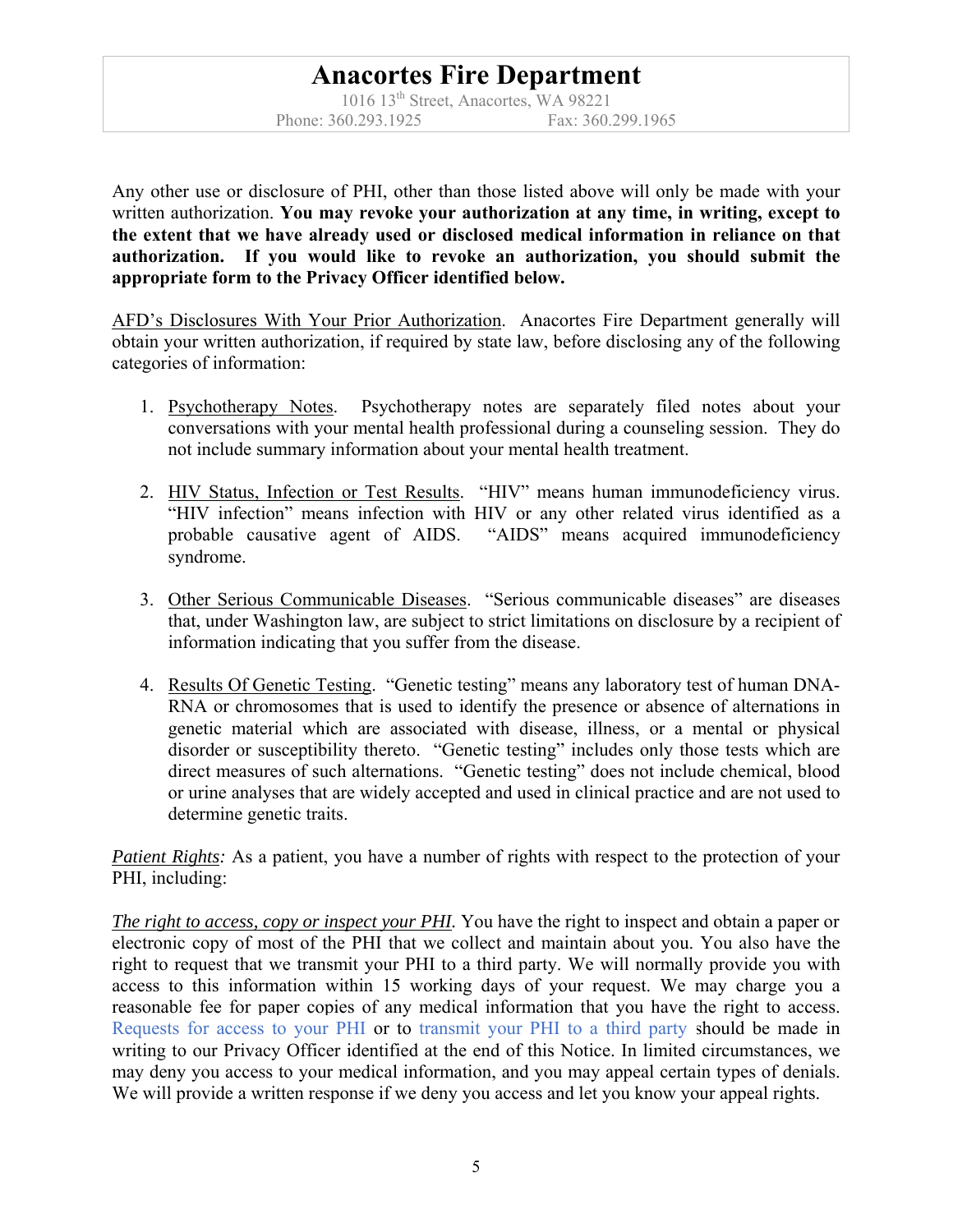1016 13<sup>th</sup> Street, Anacortes, WA 98221 Phone: 360.293.1925 Fax: 360.299.1965

*The right to request amendment of your PHI.* You have the right to ask us to amend written medical information that we may have about you. We will generally amend your information within 10 days of your request and will notify you when we have amended the information. We are permitted by law to deny your request to amend your medical information only in certain circumstances, such as when we believe the information you have asked us to amend is correct. [If you wish to request that we amend the medical information that we have about you, you](http://www.cityofanacortes.org/docs/Fire/HIPAA/HIPPA%20FORM%202.2.pdf)  should contact the Privacy Officer identified at the end of this Notice.

*The right to request an accounting of our use and disclosure of your PHI.* You may request an accounting from us of certain disclosures of your medical information that we have made after April 14, 2003. We are not required to give you an accounting of information we have used or disclosed for purposes of treatment, payment or healthcare operations, or when we share your [health information with our business associates, such as our billing company or a medical facility](http://www.cityofanacortes.org/docs/Fire/HIPAA/HIPPA%20FORM%202.3.pdf)  from/to which we have transported you. If you wish to request an accounting of disclosures of your PHI that are subject to the accounting requirement, you should contact the Privacy Officer identified at the end of this Notice.

*The right to request that we restrict the uses and disclosures of your PHI*. You have the right to request that we restrict how we use and disclose your PHI, or to restrict the information that is provided to family, friends and other individuals involved in your healthcare. But if you request [a restriction and the information you have asked us to restrict is needed to provide you with](http://www.cityofanacortes.org/docs/Fire/HIPAA/HIPPA%20FORM%202.5.pdf)  emergency treatment, then we may use the PHI or disclose the PHI to a healthcare provider to provide you with emergency treatment. Anacortes Fire Department is not required to agree to any restrictions you request, but any restrictions agreed to by Anacortes Fire Department are binding on Anacortes Fire Department.

*The right to request communications by alternative means or to an alternative location.* You have the right to request that we send your PHI to an alternate location (e.g., somewhere other than your home address) or in a specific manner (e.g., by email rather than regular mail). The [Anacortes Fire Department will honor your reasonable request to receive PHI by alternative](http://www.cityofanacortes.org/docs/Fire/HIPAA/HIPPA%20FORM%202.4.pdf)  means, or at an alternative location, if you submit the request in writing to the Privacy Officer identified below.

*The right to notice of a breach of unsecured PHI*: If we discover that there has been a breach of your unsecured PHI, we will notify you about that breach by first-class mail dispatched to the most recent address that we have on file for you. If you prefer to be notified about breaches by electronic mail, please contact the Privacy Officer identified below to make Anacortes Fire Department aware of this preference and to provide a valid email address to send the electronic notice.

*A Note About Personal Representatives*. Your personal representative may exercise all of the rights described above after the personal representative has provided the Anacortes Fire